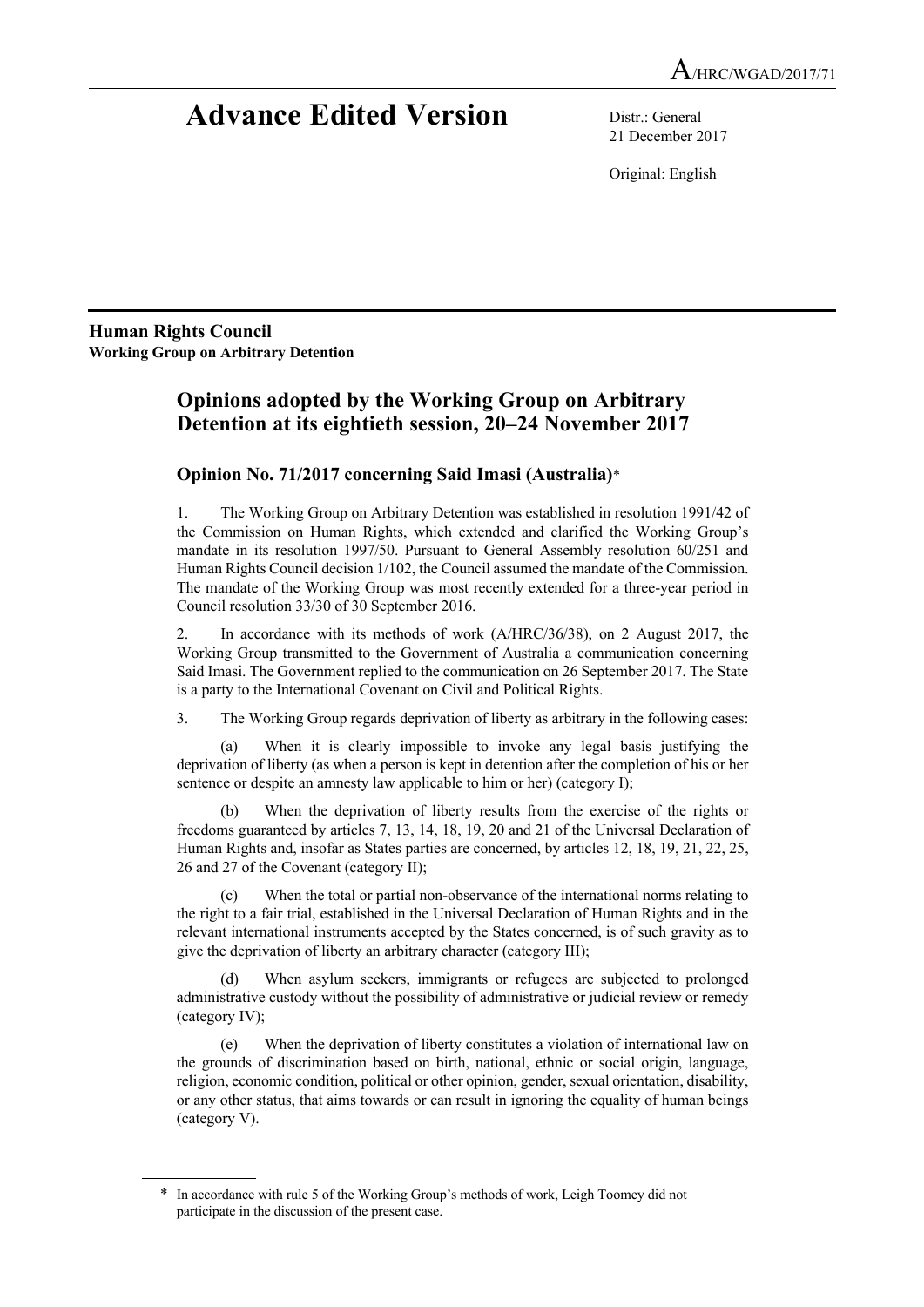#### **Submissions**

#### *Communication from the source*

4. Said Imasi is a stateless person who has been recognized as such by the Australian Refugee Review Tribunal. He has no identity documents, birth documents or documents to prove his citizenship or nationality. He usually resides at the Immigration Detention Centre located on Christmas Island.

5. According to the source, Mr. Imasi believes that he was born in the Canary Islands on or about 27 March 1989. He believes that his mother is of Western Saharan origin, but he has no information about his father. He reportedly spent approximately six years living somewhere in Western Sahara or near that region. According to the source, it is likely that he lived in a refugee camp in Western Sahara or Algeria during that time.

6. The source reports that when Mr. Imasi was approximately six years old (around 1995), he was taken to Las Palmas and then to Madrid to reside in an orphanage. In approximately 1998, he ended up in Paris and became a street child. From approximately 1998 to 2000, when he was approximately nine to twelve years old, he worked as a domestic servant in a house in Belgium. According to the source, it appears likely that, at that time, he was the victim of human trafficking and was a slave. In 2000, Mr. Imasi went to the Netherlands and lived both in an open refugee camp and on the streets. In 2002, when he was approximately 14 years old, he was reportedly picked up by a criminal gang that operated across Europe. The gang allegedly used Mr. Imasi for various drug couriering and money laundering services.

7. In March 2004, Mr. Imasi went to Norway, where he stayed until January 2010. During his stay in Norway, he maintained his association with the criminal gang. He reportedly tried to leave the gang many times, but failed to do so for fear of reprisals. In November 2009, a gang member reportedly threatened him, holding a knife to his throat. Ultimately, Mr. Imasi left Norway on 27 January 2010, travelling through Brussels and Abu Dhabi to Australia.

8. On 28 January 2010, Mr. Imasi arrived by plane at Melbourne Tullamarine International Airport to seek asylum in Australia, due to the harm he feared from criminal gangs in Norway, and the inability of the authorities there to protect him.

9. The source notes that Mr. Imasi was originally granted a temporary protection visa by Norway, but it expired while he was in detention in Australia. According to the source, the Government of Norway has since refused to grant him another visa.

#### *Detention*

10. According to the source, Mr. Imasi was arrested upon his arrival in Australia on 28 January 2010 by officials from the Department of Immigration and Border Protection. As far as Mr. Imasi recalls, they did not show him a warrant or any other decision by a public authority.

11. The source reports that upon his arrest at Tullamarine Airport, Mr. Imasi was transferred to a hotel in Melbourne Victoria for approximately three days. He was then transferred to Maribyrnong Immigration Detention Centre, where he stayed for approximately two years. In January 2012, he was transferred to Villawood Immigration Detention Centre, where he stayed for approximately one year. In January 2013, he was transferred back to Maribyrnong for around three months. He was subsequently returned to Villawood for approximately two years and four months, before being transferred back to Maribyrnong for approximately two months. On 15 October 2015, Mr. Imasi was transferred to Christmas Island Immigration Detention Centre for approximately three weeks, before being transferred to Yongah Hill Immigration Centre on 5 November 2015. He was subsequently transferred back to Christmas Island on 6 October 2016, where he remains today.

12. The source indicates that Mr. Imasi is being detained on the basis of the Australian Migration Act 1958. The Act specifically provides in sections 189 (1) and 196 (1) and (3) that unlawful non-citizens must be detained and kept in detention until they are: (a) removed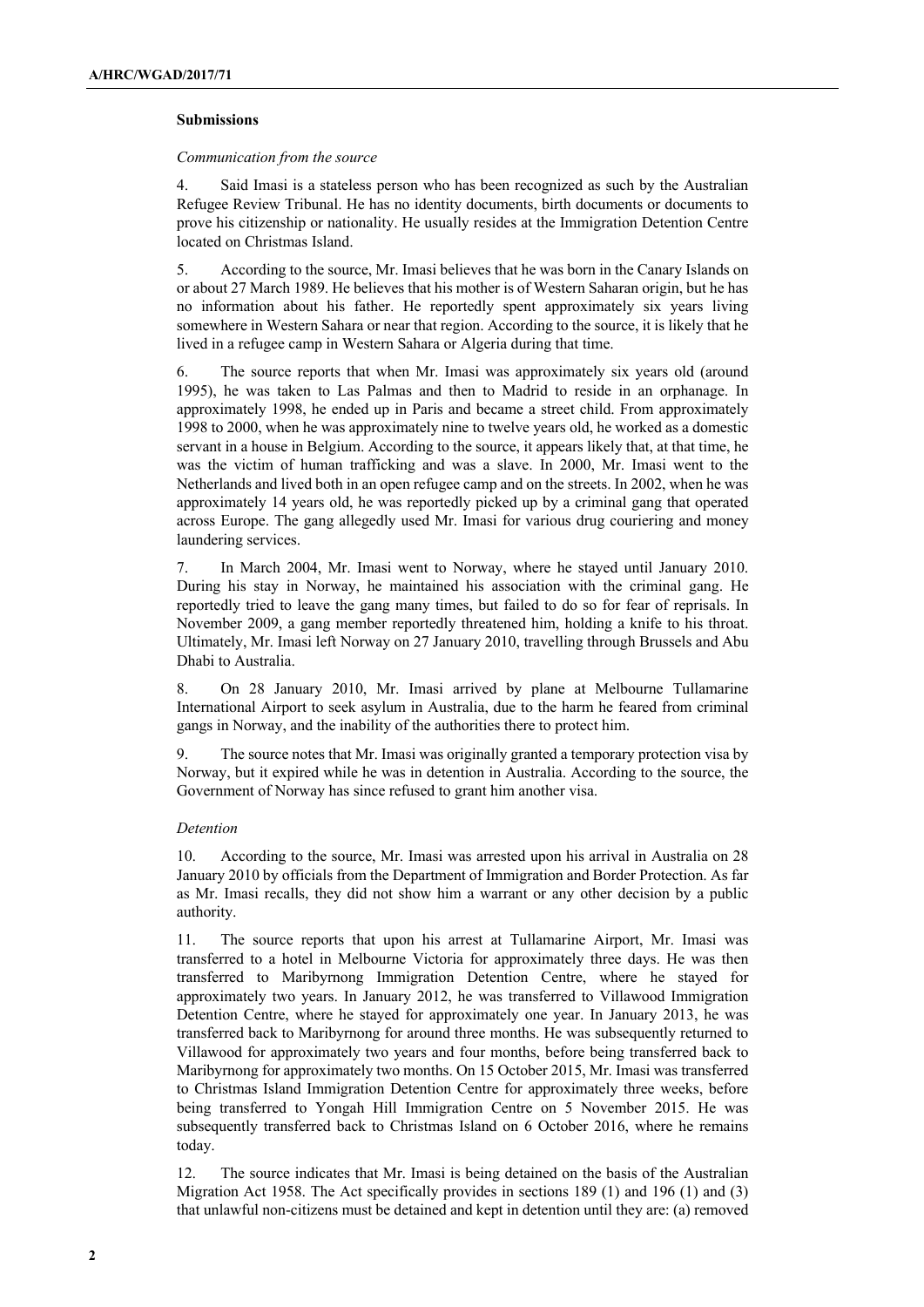or deported from Australia; or (b) granted a visa. In addition, section 196 (3) specifically provides that "even a court" cannot release an unlawful non-citizen from detention, unless the person has been granted a visa.

13. However, according to the source, it is impossible for Mr. Imasi, as a stateless person, to be removed or deported from Australia. In addition, the Minister for Immigration and Border Protection has consistently refused to grant him a bridging visa or community detention placement, and he has not been offered the opportunity to apply for a protection visa.

14. The source indicates that, following his arrival in Australia on 28 January 2010, Mr. Imasi lodged an application for a protection visa on 2 February 2010, which was subsequently withdrawn on 8 April 2010. He lodged another application for a protection visa on 11 June 2010, which was rejected by the Minister for Immigration and Border Protection on 25 August 2010. The Minister's decision was subsequently confirmed by the Refugee Review Tribunal on 20 September 2010. Mr. Imasi lodged another application for a protection visa, based on new legislative provisions, on 5 November 2013, which was rejected by the Minister for Immigration and Border Protection on 26 March 2014. That decision was subsequently confirmed by the Refugee Review Tribunal on 19 May 2014.

15. According to the source, Mr. Imasi subsequently applied to the Federal Circuit Court of Australia for judicial review of the decision of 19 May 2014 of the Refugee Review Tribunal. His application was dismissed on 17 October 2014. He then appealed that decision to the Full Federal Court of Australia for review, and his appeal was dismissed on 13 March 2015. In early 2015, Mr. Imasi lodged an application with the Minister for Immigration and Border Protection for an International Treaties Obligation Assessment, which was pending at the time of the submission by the source.

#### *Category II*

16. The source considers that Mr. Imasi has been deprived of liberty as a result of the exercise of his rights guaranteed by article 14 of the Universal Declaration of Human Rights, whereby everyone has the right to seek and to enjoy in other countries asylum from persecution. The source thus submits that Mr. Imasi's detention constitutes arbitrary deprivation of his liberty, falling within category II of the arbitrary deprivation categories referred to by the Working Group when considering cases submitted to it.

#### *Category III*

17. The source also submits that the international norms relating to the right to a fair trial have not been observed in relation to Mr. Imasi's detention, specifically those rights protected under articles 9 and 10 of the Universal Declaration of Human Rights, and article 9 of the International Covenant on Civil and Political Rights. The source notes that the Human Rights Committee, in its general comment No. 35 (2014) on liberty and security of person, requires that detention must be justified as reasonable, necessary and proportionate in the light of the circumstances and reassessed as it extends in time.

18. According to the source, one of the main reasons that Mr. Imasi remains in detention is the inability of the Minister for Immigration and Border Protection to establish his identity. Given Mr. Imasi's history, including the absence of documentation for or registration of his birth, being raised in a refugee camp, then an orphanage and on the streets of Europe, it is almost impossible for him to have received any formal identification documents or retained them. The source reports that, apart from issues relating to the establishment of his identity, Mr. Imasi has not been notified of any adverse security assessment. According to the source, the Minister is, in effect, keeping Mr. Imasi detained while pursuing an impossible goal.

19. The source submits that, in the light of those circumstances and the time that has elapsed, it cannot be said that Mr. Imasi's current detention is reasonable, necessary (given that all avenues to establish a formal identity for him that have been undertaken to date have failed) and proportionate. In that respect, the source refers to the case of *A. v. Australia*, in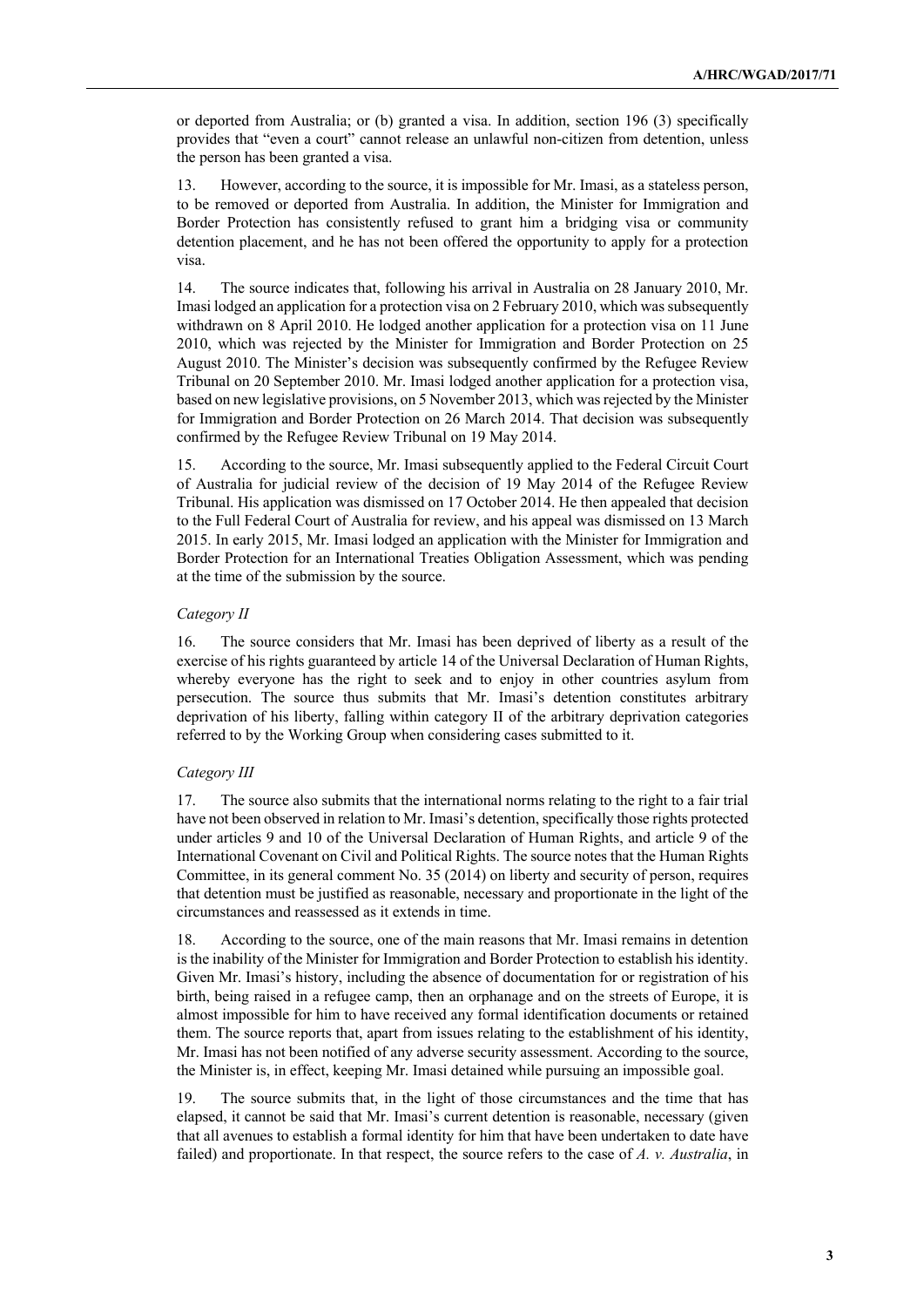which the Human Rights Committee held that a period of approximately four years of detention was prolonged and thus arbitrary and in breach of article 9 (1) of the Covenant.<sup>1</sup>

20. Accordingly, the source submits that Mr. Imasi's detention constitutes arbitrary deprivation of his liberty, falling under category III.

#### *Category IV*

21. The source also submits that Mr. Imasi, as an asylum seeker who is subject to prolonged administrative custody, has not been guaranteed the possibility of administrative or judicial review or remedy.

22. In that respect, the source notes that the High Court of Australia, in its decision in the case of *Al-Kateb v. Godwin*, has upheld mandatory detention of non-citizens as a practice that is not contrary to the Constitution of Australia. The source also notes that the Human Rights Committee, in its Views on *C. v. Australia*, held that there is no effective remedy for people subject to mandatory detention in Australia.2

23. As such, Mr. Imasi lacks any chance of his detention being the subject of a real administrative or judicial review or remedy. The source submits that his detention therefore constitutes arbitrary deprivation of liberty, falling under category IV.

#### *Category V*

24. According to the source, Australian citizens and non-citizens are not equal before the courts and tribunals of Australia. The effective result of the decision of the High Court in *Al-Kateb v. Godwin* is that, while Australian citizens can challenge administrative detention, non-citizens cannot. Therefore, the source submits that Mr. Imasi's detention constitutes arbitrary deprivation of his liberty, falling under category V.

#### *Response from the Government*

25. On 2 August 2017, the Working Group transmitted the allegations from the source to the Government under its regular communications procedure. The Working Group requested the Government to provide, by 2 October 2017, detailed information about the current situation of Said Imasi and any comments on the source's allegations.

26. The Government of Australia replied on 26 September 2017. In its reply, it notes that Said Imasi is also known as Yassin Youssef. It confirms that he arrived in Australia on 28 January 2010. Upon arrival, he was detained in accordance with section 189 (1) of the Migration Act, as he arrived without a valid travel document or any other form of identification. The Government contests the claim that Mr. Imasi was arrested upon his arrival, noting that immigration officials do not have the power to arrest people as they are not police officers and no crime had been committed.

27. The Government explains that, in accordance with national legislation, all unlawful non-citizens must be kept in immigration detention until they are removed or deported from Australia, or granted a visa. That applies equally to those who may be stateless persons, as such persons can still be removed to a third country. In the case of Mr. Imasi, the Government argues that the Department of Immigration and Border Protection has been unable to establish his identity, which has caused a delay in the determination of his immigration status, and that his claim to statelessness is the subject of an ongoing investigation.

28. The Government agrees with the source that one of the reasons contributing to the continued detention of Mr. Imasi is the inability to establish his identity. The Government notes that Mr. Imasi has been interviewed by the Department of Immigration and Border Protection on several occasions since his arrival in order to establish his identity. On 11 January 2017, an Identity Assessment Report was issued, in which the authorities found that the identity Mr. Imasi was claiming could not be confirmed. A further identity investigation was initiated in February 2017. The Government indicates that there had also been a prior

<sup>1</sup> See *A. v. Australia* (CCPR/C/59/D/560/1993), para. 9.4.

<sup>2</sup> See *C. v. Australia* (CCPR/C/76/D/900/1999), para. 7.4.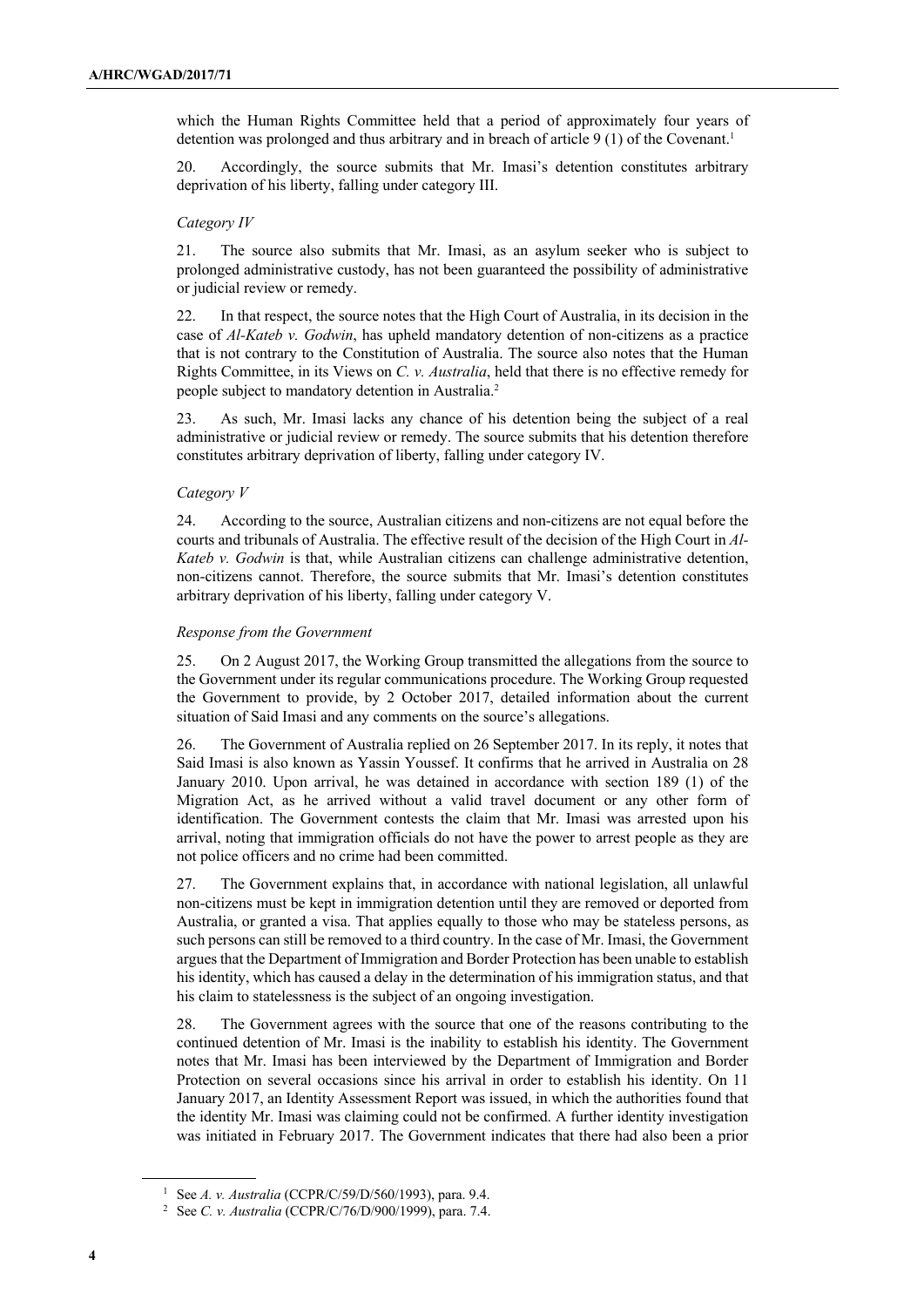identity investigation in 2016, which had also found that Mr. Imasi's claimed identity could not be supported. The Government alleges that Mr. Imasi has not been cooperative in providing information to the Department of Immigration and Border Protection by consistently providing contradictory biographical details. Extensive international identity checks are currently being conducted and the investigation will be finalized as soon as possible.

29. The Government denies that Mr. Imasi, as an asylum seeker, had been denied the possibility of administrative or judicial review or remedy, arguing that the decisions to refuse Mr. Imasi protection were subject to both merits review and review by courts. On 11 June 2010 and 6 November 2013 respectively, Mr. Imasi lodged permanent protection visa applications, which were both denied, as the Department of Immigration and Border Protection found that Mr. Imasi's case did not engage the protection obligations of Australia. Both of those decisions were subsequently reviewed by the Refugee Review Tribunal, which confirmed them.

30. The Government argues that on 26 July 2017, the Minister for Immigration and Border Protection agreed to intervene under section 48B of the Migration Act to allow Mr. Imasi to lodge an application for a temporary protection visa or a safe haven enterprise visa. On 5 September 2017, the Department of Immigration and Border Protection advised Mr. Imasi of that decision and he lodged an application for a safe haven enterprise visa on 13 September 2017.

31. The Government objects to the source's claim that Mr. Imasi's detention is not reasonable, necessary and proportionate. According to the Government, limitations on rights in international law are permissible provided they are necessary in order to achieve a legitimate aim and are reasonable, necessary and proportionate to that end. The Department of Immigration and Border Protection argues that the detention of unlawful non-citizens meets that standard because it is necessary to ensure the integrity of the Australian migration programme.

32. The Government underlines Mr. Imasi's failure to cooperate with the Department of Immigration and Border Protection in its attempts to establish his identity. It notes that three review mechanisms are available for a regular review of the merits of detention: (a) detention review managers who ensure the lawfulness and reasonableness of detention by reviewing all detention decisions; (b) detention review committees, held monthly, to review the ongoing lawfulness and reasonableness of the decision to detain in relation to all detention cases; and (c) part of the ongoing review of individuals in immigration detention includes a risk-based approach to the consideration of the appropriate placement and management of an individual while their status is being resolved.

#### *Additional information from the source*

33. On 27 September 2017, the reply from the Government was transmitted to the source for its additional comments, with a request to reply by 11 October 2017. The source responded on 6 October 2017.

34. In its response, the source contests the submission by the Government that Mr. Imasi has been uncooperative in the attempts of the Department of Immigration and Border Protection to establish his identity. The source submits that Mr. Imasi's case is an extreme example of statelessness, as he has no known birth date, birth place or family origins. The source submits that Mr. Imasi has attempted to assist the authorities, including by providing his fingerprints for the authorities to send to various organizations both domestically and internationally, but that he is unable to provide the Department of Immigration and Border Protection with the information requested as he simply has no knowledge of it. The source argues that the authorities have had eight years to conduct the investigations, which have not provided any conclusive information. In the view of the source, that should indicate to the authorities that the information sought really does not exist.

35. The source confirms that Mr. Imasi was given an opportunity to reapply for a protection visa in September 2017. However, the source expresses doubts about the potential outcome of that application, as the application form required the details of Mr. Imasi's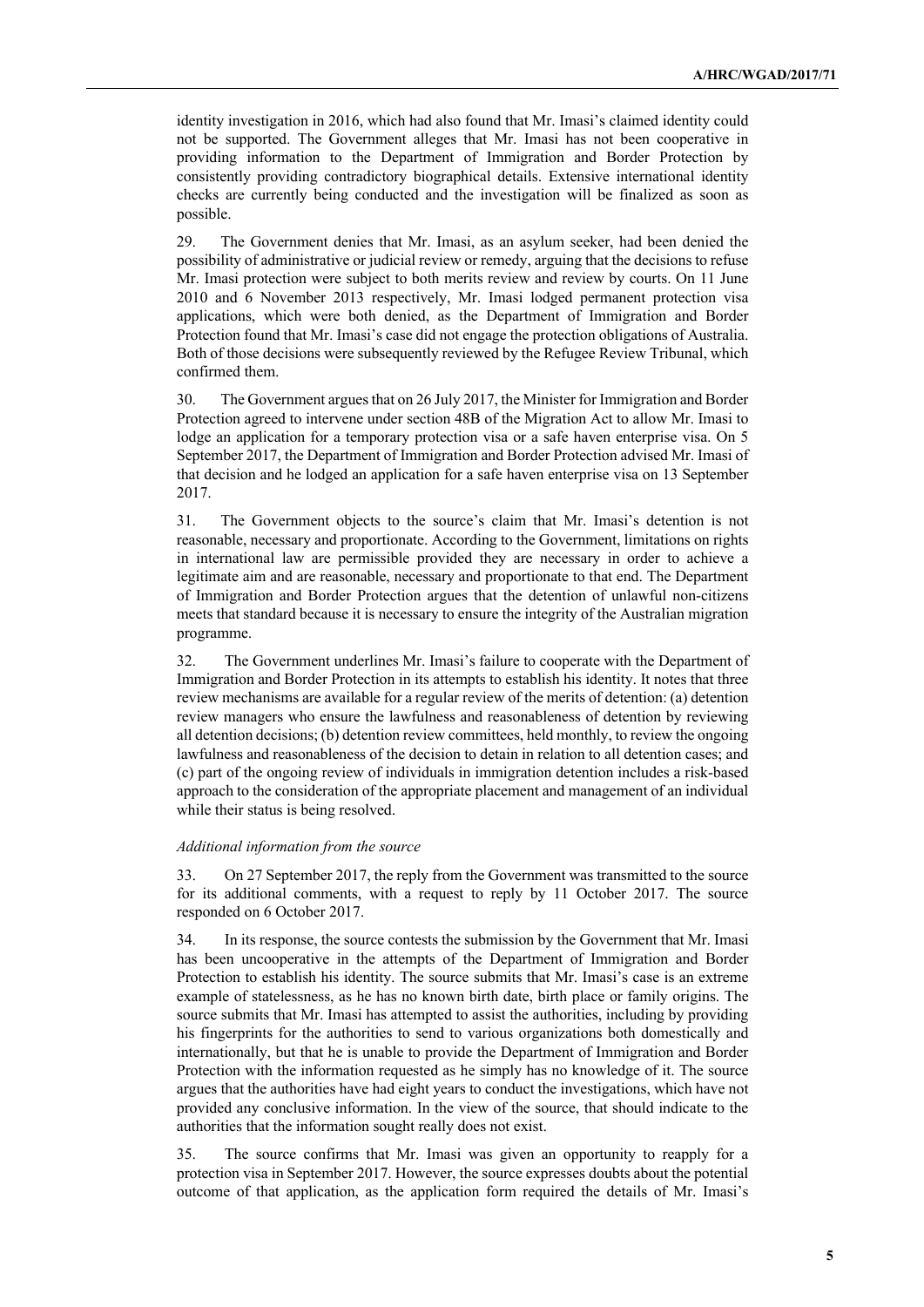identity, nationality or citizenship, which are all disputed in the current identity investigation by the Department of Immigration and Border Protection.

#### **Discussion**

36. The Working Group notes with appreciation the timely engagement of both the Government of Australia and the source in providing a detailed account of the events surrounding the present case.

37. The source has submitted that Mr. Imasi's detention falls under categories II, III, IV and V. The Working Group shall consider them in turn.

38. The source argues that Mr. Imasi has been deprived of his liberty as a result of the exercise of his rights guaranteed under article 14 of the Universal Declaration of Human Rights, whereby everyone has the right to seek and to enjoy in other countries asylum from persecution. The source thus submits that Mr. Imasi's detention constitutes arbitrary deprivation of his liberty, falling under category II.

39. The Working Group reiterates that seeking asylum is not a criminal act;<sup>3</sup> on the contrary, seeking asylum is a universal human right, enshrined in article 14 of the Universal Declaration of Human Rights and in the Convention relating to the Status of Refugees of 1951 and its 1967 Protocol. The Working Group notes that those instruments constitute international legal obligations that Australia has undertaken.

40. The Working Group notes that Mr. Imasi is a stateless person who arrived in Australia on 28 January 2010 in order to seek asylum, and who has lived in Australia since then, being transferred to a number of different offshore and onshore immigration detention facilities. In that respect, the Working Group notes the submission of the Government contesting the allegation that Mr. Imasi was arrested upon arrival in Australia and arguing that he was not arrested, but rather detained as no criminal offence had been committed. The Working Group thus concludes that Mr. Imasi was subjected to the mandatory immigration detention policy of the Government of Australia for those arriving to Australia without a valid visa, a fact that the Government has not contested in its reply.

41. The Working Group notes that asylum seekers who unlawfully enter a State party's territory may be detained for a brief initial period in order to document their entry, record their claims and determine their identity if it is in doubt.4 The case of Mr. Imasi can under no circumstances be said to fall under that category of detention for a brief initial period, as his detention has lasted for nearly eight years. Moreover, the Working Group also notes that the Human Rights Committee, in its most recent concluding observations on Australia, expressed concern about the compatibility of the mandatory immigration detention in practice in Australia with article 9 of the Covenant due to the lengthy periods of migrant detention it allows.5 Mr. Imasi's case is a stark example of such lengthy detention.

42. The Working Group notes that detention in the course of migration proceedings is not unlawful in itself. However, such detention must be justified as reasonable, necessary and proportionate in the light of the circumstances and reassessed as it extends in time.6 It must not be punitive in nature and should be based on the individual assessment of each individual.

43. In the present case, the Working Group notes that in its reply, explaining the mandatory immigration detention policy, the Government of Australia submitted that the policy provides it with an opportunity to assess any risks that those arriving without a visa might pose to the Australian community. Yet the Government has failed to provide any details of such assessments that were carried out in Mr. Imasi's case following his arrival that may have justified the need for his detention. In fact, the source has submitted that since Mr. Imasi's arrival in Australia nearly eight years ago, he has never been notified of any adverse

See opinions No. 28/2017, No. 42/2017 and No. 72/2017.

<sup>4</sup> See Human Rights Committee, general comment No. 35, para. 18.

See CCPR/C/AUS/CO/6, paras. 37-38.

<sup>6</sup> See Human Rights Committee, general comment No. 35, para. 18. See also CCPR/C/AUS/CO/6 paras. 37–38.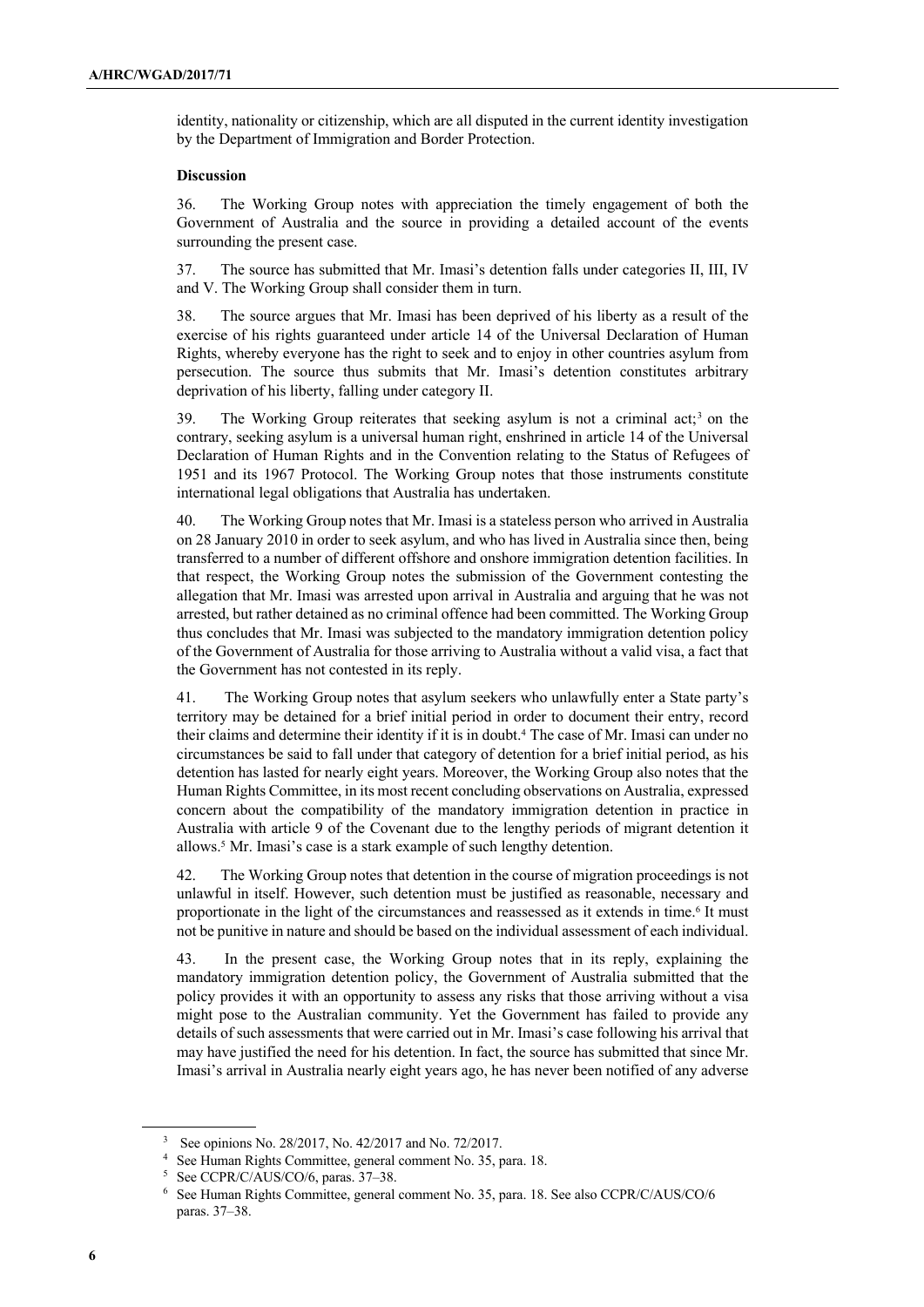security assessment. The Working Group notes that the Government has not rebutted that allegation, although it had the opportunity to do so.

44. The Working Group recalls that deprivation of liberty in the migration context must be a measure of last resort and alternatives to detention must be sought in order to meet the requirement of proportionality. <sup>7</sup> In its general comment No. 35, the Human Rights Committee argued that asylum seekers who unlawfully enter a State party's territory may be detained for a brief initial period in order to document their entry, record their claims and determine their identity if it is in doubt. To detain them further while their claims are being resolved would be arbitrary in the absence of a particular reason specific to the individual, such as an individualized likelihood of absconding, a danger of crimes against others or a risk of acts against national security (para. 18).

45. In its response, the Government of Australia has failed to explain the individualized, specific reasons that would justify the need to deprive Mr. Imasi of his liberty. It is thus clear to the Working Group that there was no individualized assessment carried out in relation to the need to detain Mr. Imasi during the consideration of his asylum claim and no alternatives to deprivation of liberty were examined to ensure that his detention would be the measure of last resort. Mr. Imasi was subjected to a mandatory immigration detention policy. Such policies are contrary to article 9 of the Covenant and breach the right to seek asylum as envisaged in international law. The Working Group therefore concludes that Mr. Imasi was detained due to his exercise of the right to seek asylum and his detention is arbitrary, falling under category II.

46. The source has submitted that Mr. Imasi's continued detention since 28 January 2010 falls under categories III and IV as he has been held in administrative detention for nearly eight years, without the possibility of challenging his detention before a judicial authority. The source has submitted that Mr. Imasi's detention for such a long period of time cannot justify the requirements of reasonableness, necessity and proportionality as required by article 9 of the Covenant.

47. The Working Group has already established that a mandatory immigration detention policy breaches article 9 of the Covenant, as it fails to respect the requirements of reasonableness, necessity and proportionality of detention since no individualized assessment of the need to detain is carried out. In the present case, the need to detain Mr. Imasi was never considered and no adverse security assessments have been conducted in relation to Mr. Imasi. What appears to lie at the heart of Mr. Imasi's extraordinary lengthy detention is the inability of the Government of Australia to establish his identity.

48. The Working Group notes that at least three identity investigations have been undertaken, the latest of which is ongoing. The Working Group also notes the real challenge that Mr. Imasi's case presents to the Australian authorities and the efforts made by the Government. Yet Mr. Imasi has been in detention for nearly eight years and the repeated investigations by the Australian authorities have not allowed for the establishment of his identity with certainty. The Working Group is not convinced that the allegations made by the Government about Mr. Imasi's failure to cooperate are of particular relevance here, as the authorities have had nearly eight years for their investigations, a considerable period of time that should have been more than sufficient. Moreover, the Working Group notes that both the Federal Court of Australia and the Refugee Review Tribunal found the account provided by Mr. Imasi to be generally consistent with the information available from sources in Germany, Norway and other countries, although his true identity was found to be uncertain.<sup>8</sup>

49. The Working Group finds itself in agreement with the source that Mr. Imasi's case appears to present an extreme example of statelessness as that of someone with no known birth date, birth place or family origins. It therefore appears to the Working Group that Mr. Imasi's true identity may be impossible to determine. The Working Group appreciates the challenge that such an extreme example poses to the Australian authorities. Yet the Working Group cannot accept that that challenge justifies such an extraordinary lengthy detention. As

<sup>7</sup> See A/HRC/10/21, para. 67.

<sup>8</sup> See *SZUNZ v. Minister for Immigration and Border Protection* (2015), Federal Court of Australia Full Court, 32.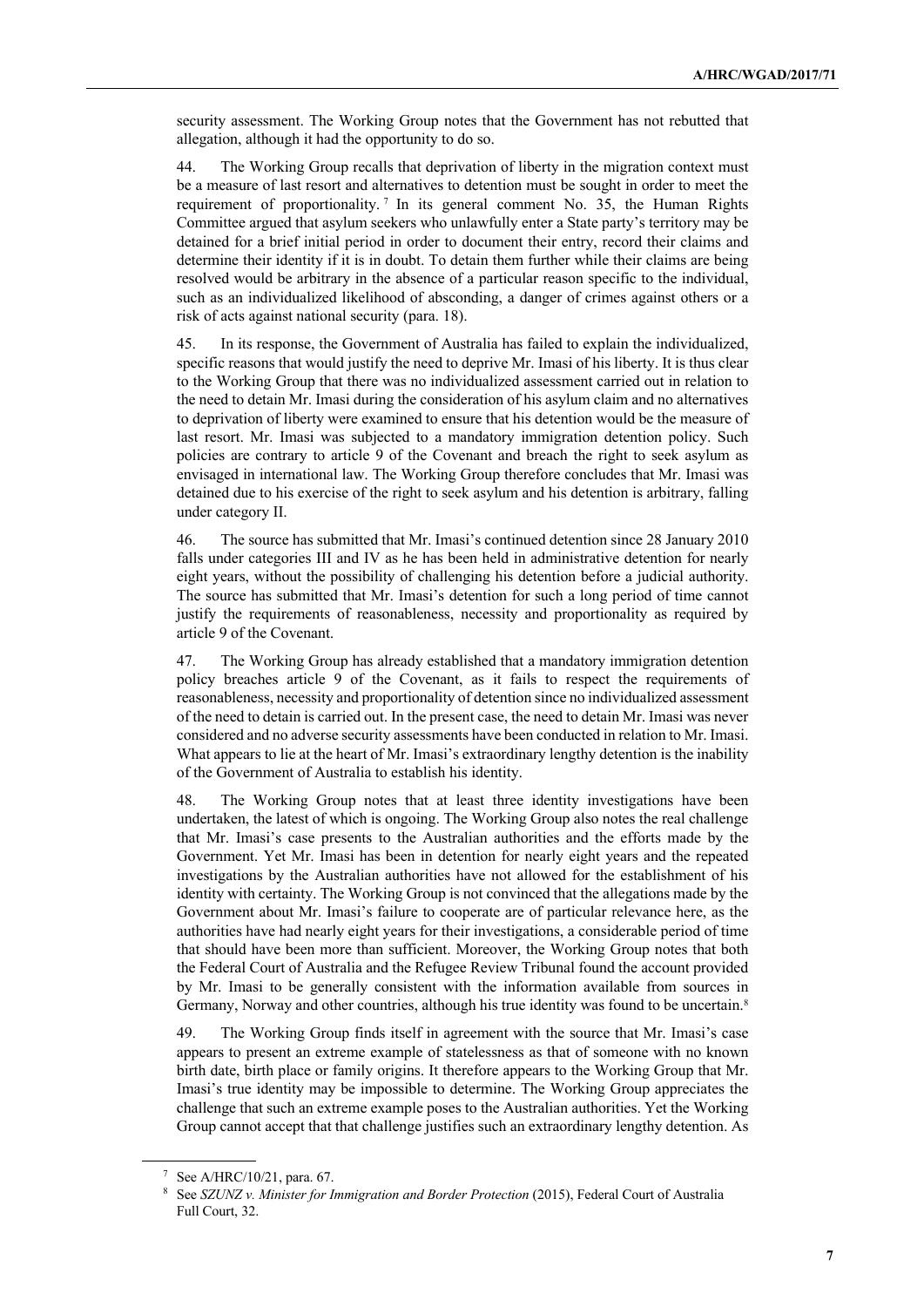the Working Group has repeatedly pointed out, detention of asylum seekers must never be unlimited or of excessive length, and a maximum period should be imperatively provided by  $law<sup>9</sup>$ 

50. Moreover, the Working Group wishes to recall that, according to the United Nations Basic Principles and Guidelines on Remedies and Procedures on the Right of Anyone Deprived of Their Liberty to Bring Proceedings Before a Court, the right to challenge the lawfulness of detention before a court is a self-standing human right, which is essential to preserve legality in a democratic society.10 That right, which in fact constitutes a peremptory norm of international law, applies to all forms of deprivation of liberty,<sup>11</sup> and all situations of deprivation of liberty, including not only detention for purposes of criminal proceedings but also situations of detention under administrative and other fields of law, including military detention, security detention, detention under counter-terrorism measures, involuntary confinement in medical or psychiatric facilities and migration detention. <sup>12</sup> Moreover, it applies irrespective of the place of detention or the legal terminology used in the legislation. Any form of deprivation of liberty on any ground must be subject to effective oversight and control by the judiciary.13

51. As the Working Group has stated previously, detention in the migration context must be ordered or approved by a judicial authority and there should be automatic, regular and judicial, not only administrative, review of detention in each individual case, which should extend to the lawfulness of detention and not merely to its reasonableness or other lower standards of review.14 However, that has not taken place in Mr. Imasi's case. Although the Government has submitted that all detention cases are subjected to three different review mechanisms, none of the three are in fact judicial mechanisms. Thus, since the date of his detention, Mr. Imasi has not been able to challenge the legality of his continued detention before a judicial authority, which is a clear breach of article 9 (4) of the Covenant. Consequently, the Working Group concludes that Mr. Imasi's detention is arbitrary and falls under category IV and not category III as submitted by the source.

52. The source has also argued that Mr. Imasi's detention is arbitrary and falls under category V since, according to the source, Australian citizens and non-citizens are not equal before the courts and tribunals of Australia. The Working Group is aware of the decision of the High Court of Australia in the case of *Al-Kateb v. Godwin*, which effectively means that, while Australian citizens can challenge administrative detention, non-citizens cannot.

53. The Working Group has already noted the numerous findings by the Human Rights Committee in which the application of mandatory immigration detention in Australia and the impossibility of challenging such detention has been found to be in breach of article 9 (1) of the Covenant.15 The Working Group also notes that the effect of the decision of the High Court of Australia in the case of *Al-Kateb v. Godwin* is such that non-citizens have no effective remedy against their continued administrative detention.

54. The Working Group specifically notes the decision of the Human Rights Committee in paragraph 9.3 of *F.J. et al. v. Australia*. In that case, the Committee examined the implications of the High Court's judgment in the case of *Al-Kateb v. Godwin* and concluded that the effect of that judgment is such that there is no effective remedy to challenge the legality of continued administrative detention.

<sup>&</sup>lt;sup>9</sup> See opinions No. 5/2009 and No. 42/2017; deliberation No. 5, principle 7; and A/HRC/13/30, para. 61.

<sup>10</sup> See A/HRC/30/37, paras. 2–3.

<sup>11</sup> Ibid., para. 11.

<sup>12</sup> Ibid., para. 47 (a).

<sup>13</sup> Ibid., para. 47 (b).

<sup>14</sup> See A/HRC/13/30, para. 61. See also opinion No. 42/2017.

<sup>15</sup> See *C. v. Australia* (CCPR/C/76/D/900/1999); *Baban and Baban v. Australia* (CCPR/C/78/D/1014/2001); *Shafiq v. Australia* (CCPR/C/88/D/1324/2004); *Shams et al. v. Australia* (CCPR/C/90/D/1255,1256,1259,1260,1266,1268,1270&1288/2004); *Bakhtiyari et al. v. Australia* (CCPR/C/79/D/1069/2002); *D and E and their two children v. Australia* (CCPR/C/87/D/1050/2002); *Nasir v. Australia* (CCPR/C/116/D/2229/2012); and *F.J. et al. v. Australia* (CCPR/C/116/D/2233/2013).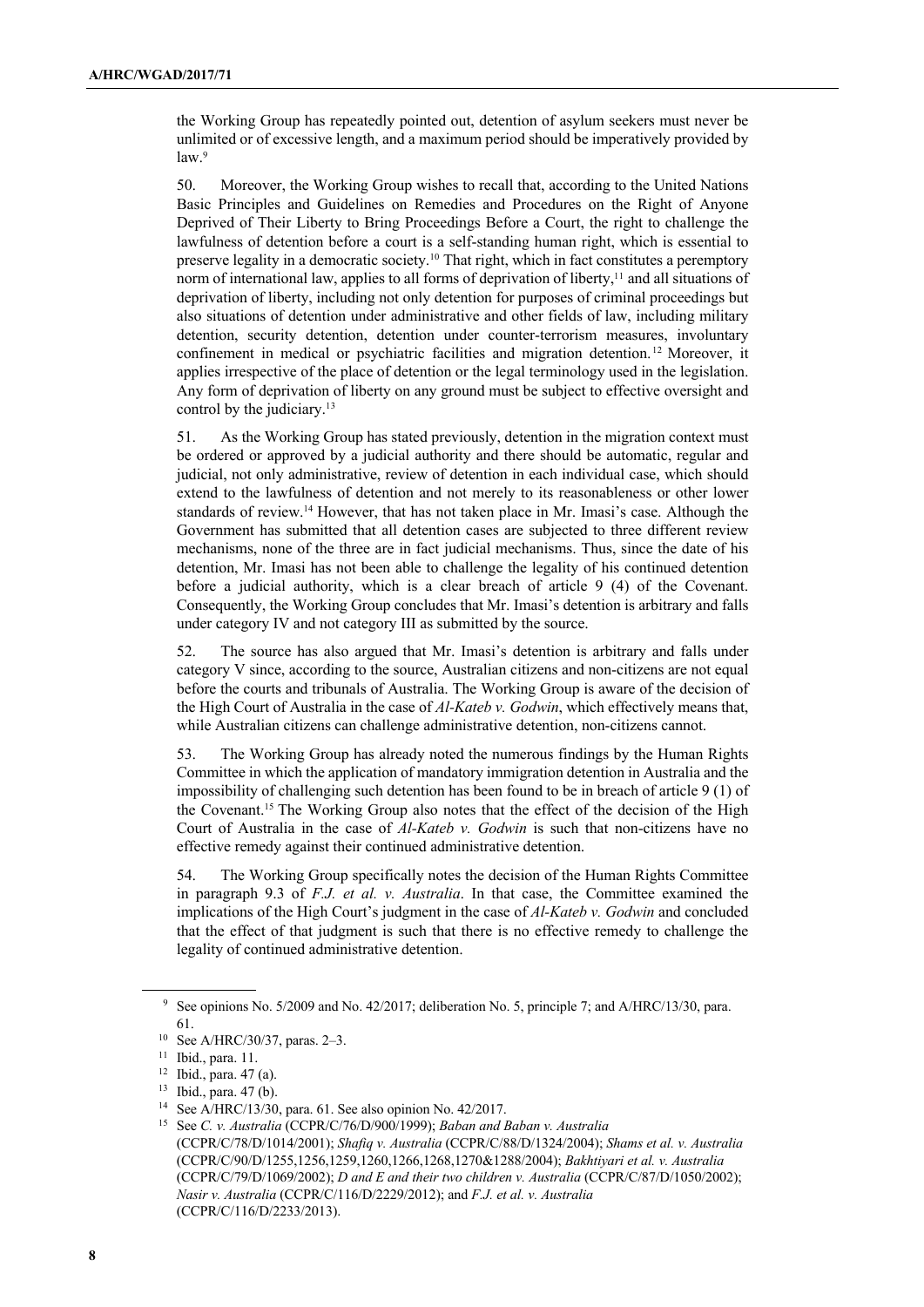55. In the past, the Working Group has concurred with the views of the Human Rights Committee that the decision in *Al-Kateb v. Godwin* effectively means that non-citizens are unable to challenge the continued legality of their administrative detention in Australia.<sup>16</sup> This remains the position of the Working Group in the present case too. The Working Group underlines the fact that that situation is discriminatory and contrary to articles 16 and 26 of the Covenant. It therefore concludes that Mr. Imasi's detention is arbitrary, falling under category V, since there is no effective remedy for non-citizens to challenge the legality of their detention in Australia.

56. Lastly, on 7 August 2017, the Working Group sent a request to the Government to undertake a follow-up visit, and as at the date of adoption of the present opinion, it was awaiting a positive response. The Working Group reiterates that it would welcome the opportunity to conduct a visit to Australia and its offshore detention facilities in order to engage with the Government in a constructive manner and to offer its assistance in addressing its serious concerns relating to instances of arbitrary deprivation of liberty.

#### **Disposition**

57. In the light of the foregoing, the Working Group renders the following opinion:

The deprivation of liberty of Said Imasi, being in contravention of articles 2, 3, 7, 8, 9 and 14 of the Universal Declaration of Human Rights and of articles 2, 9, 16 and 26 of the International Covenant on Civil and Political Rights, is arbitrary and falls within categories II, IV and V.

58. The Working Group requests the Government of Australia to take the steps necessary to remedy the situation of Mr. Imasi without delay and bring it into conformity with the relevant international norms, including those set out in the Universal Declaration of Human Rights and the International Covenant on Civil and Political Rights.

59. The Working Group considers that, taking into account all the circumstances of the case, the appropriate remedy would be to release Mr. Imasi immediately and accord him an enforceable right to compensation and other reparations, in accordance with international law.

#### **Follow-up procedure**

60. In accordance with paragraph 20 of its methods of work, the Working Group requests the source and the Government to provide it with information on action taken in follow-up to the recommendations made in the present opinion, including:

- (a) Whether Mr. Imasi has been released and, if so, on what date;
- (b) Whether compensation or other reparations have been made to Mr. Imasi;

(c) Whether an investigation has been conducted into the violation of Mr. Imasi's rights and, if so, the outcome of the investigation;

(d) Whether any legislative amendments or changes in practice have been made to harmonize the laws and practices of Australia with its international obligations in line with the present opinion;

(e) Whether any other action has been taken to implement the present opinion.

61. The Government is invited to inform the Working Group of any difficulties it may have encountered in implementing the recommendations made in the present opinion and whether further technical assistance is required, for example, through a visit by the Working Group.

62. The Working Group requests the source and the Government to provide the above information within six months of the date of the transmission of the present opinion. However, the Working Group reserves the right to take its own action in follow-up to the opinion if new concerns in relation to the case are brought to its attention. Such action would

<sup>16</sup> See opinions No. 28/2017 and No. 42/2017.